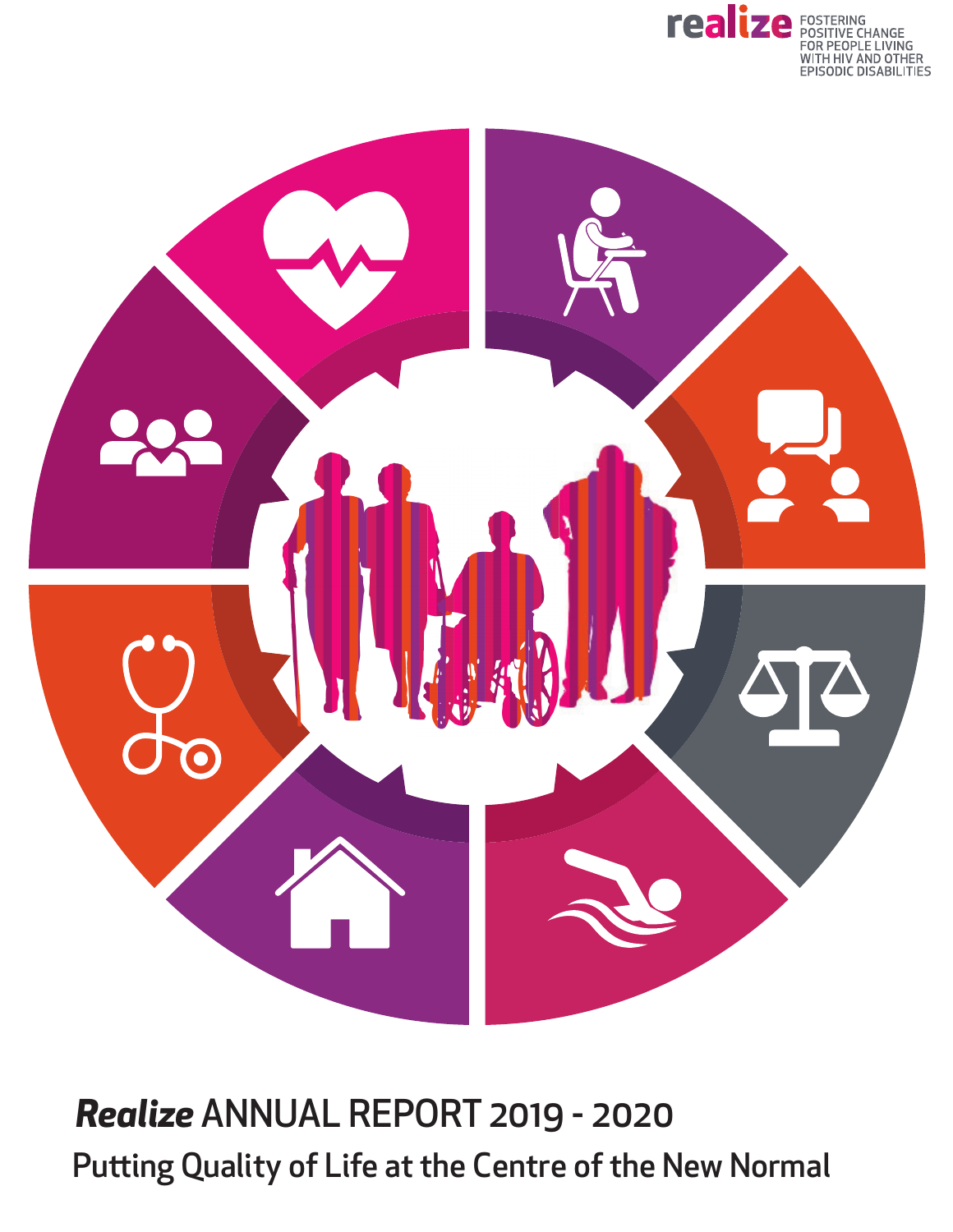#### **Land Acknowledgement**

*Realize* acknowledges this land on which we work. For thousands of years, Turtle Island has been the territory of many First Nations, Inuit and Métis Peoples.

Today, this place we call Canada, is still the home to many Indigenous peoples and we are grateful to have the opportunity to live and work on this land.

We also acknowledge the many other peoples who have contributed to this place we now call home. We want to acknowledge the many traditions and cultural backgrounds that are represented.

You, your families, and your ancestors, all have roles to play in making this space an inclusive and welcoming one and for that, all of us at *Realize* say, Thank You!



*<https://youtu.be/73rLqrAz5vE>*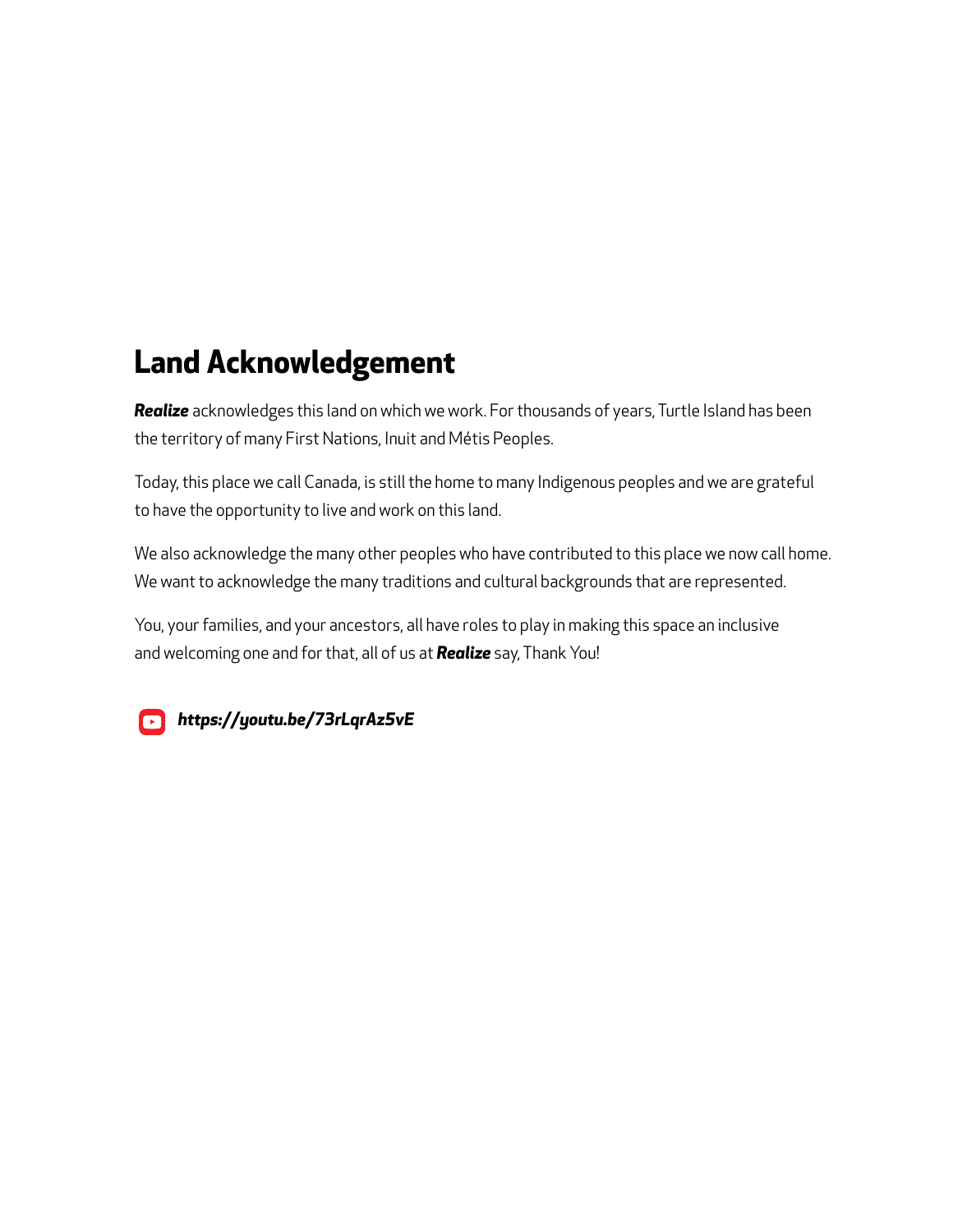## **About** *Realize*

*Realize* is the leading national, charitable, organization working to improve the health and well-being of people living with HIV and other episodic disabilities, across their lifespans, through integrated research, education, policy and practice ([www.realizecanada.org\)](http://www.realizecanada.org).

*Realize* promotes innovation and excellence in rehabilitation in the context of HIV and other chronic and potentially episodic conditions, with a primary focus on healthy aging, optimal access to rehabilitation and meaningful social inclusion. *Realize* is multi-sectoral and multi-disciplinary in its membership and activities. Members come from across Canada, as well as internationally, and include people living with HIV and other chronic conditions, members of community-based HIV and disability organizations, national associations of health professionals, government agencies, private businesses, universities and the employment sector.



**Realize** participated for the 2<sup>nd</sup> time in the Toronto Scotiabank Waterfront 5K in October 2019 – raising support for our work and getting some exercise too. The weather that day was perfect, and the company was great. *Photo: Realize*

In the last months covered by this Annual Report, the COVID-19 pandemic and the global response affected us deeply, as well as the communities we serve. *Realize* is dedicated to bringing people and communities together to envision a way forward and to find a way to put quality of life at the centre of the new normal for people living with HIV and other episodic disabilities.

#### We can only make this happen with your help!

Become a *Realize* advocate and share our work with the people you know.

Become a *Realize* member – see our website at [www.realizecanada.org](http://www.realizecanada.org).

[Make a donation](https://www.realizecanada.org/en/take-action/donate/) ([https:/www.realizecanada.org/en/take-action/donate/\)](https://www.realizecanada.org/en/take-action/donate/) – you can make a one-time gift or become a monthly donor, an easy and affordable way to give that helps *Realize* plan more effectively.

"The work and advocacy of *Realize* has transformed the care provided for people living with HIV beyond Canada, impacting on the development and implementation of HIV rehabilitation services in the UK."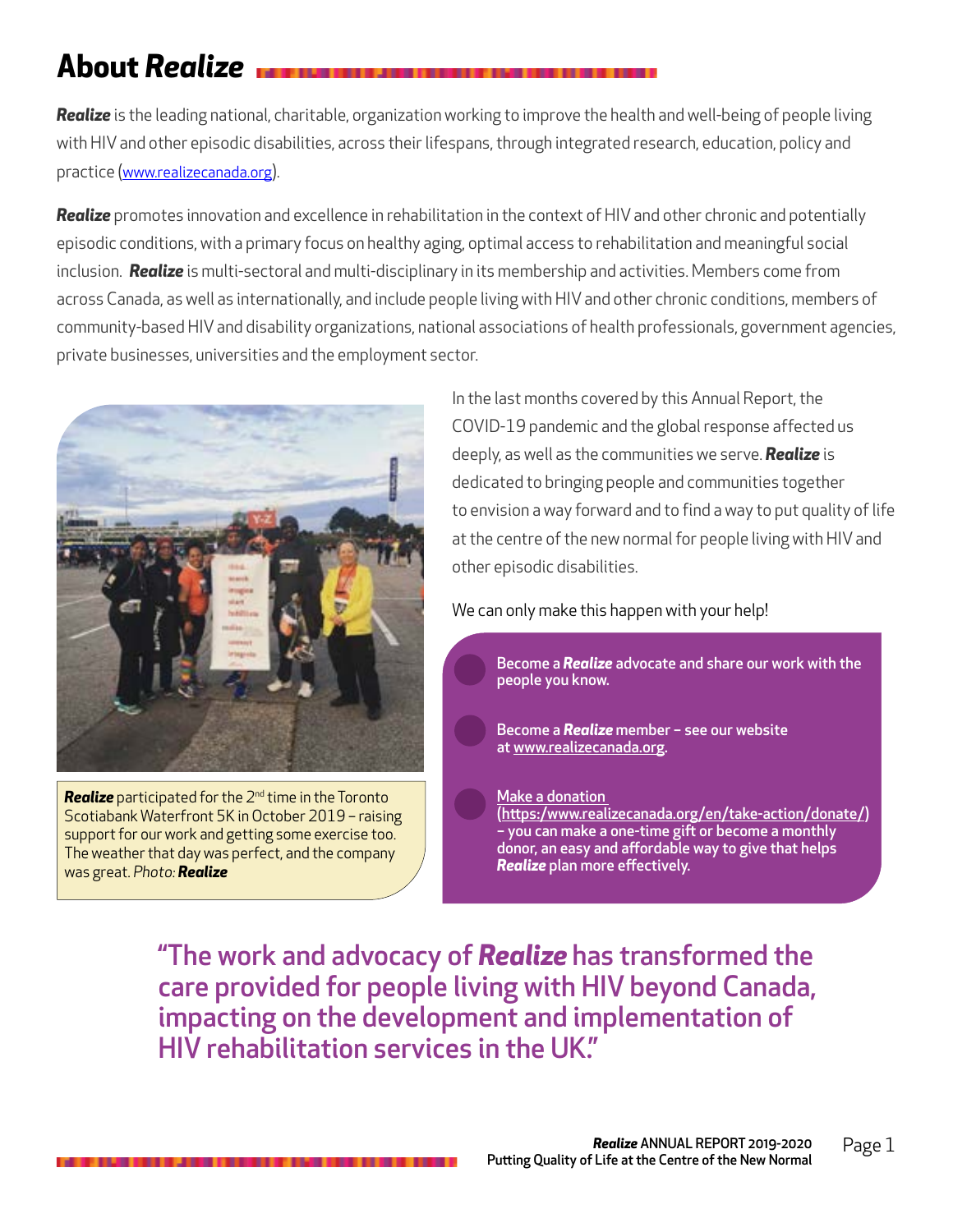#### **Our Reach**

*Realize* has individual and organizational members across Canada, and strong partnerships internationally. Our Board members include a strong mix of health care and other professionals, as well as activists from the HIV and disability communities. We convene or play a vital role in many key agency coalitions that focus on issues of critical concern to people living with HIV and other episodic disabilities. In addition, we have a national constituency of over 3,400 people we reach annually through our courses, Forums, and think tanks who apply their learnings working within a wide range of community-based organizations, professional associations, care centres, clinics and research groups.



The *Realize* Team works hard, but we know how to have fun too!! *Photo: Realize*

#### *Realize*

1240 Bay Street, Suite 600 Toronto, ON M5R 2A7, Canada Email: [info@realizecanada.org](mailto:info%40realizecanada.org?subject=) Web: [www.realizecanada.org](http://www.realizecanada.org)

- **f** [Facebook:](https://www.facebook.com/HIVandRehab-340739632676755/) HIVandRehab
- **S** [Twitter](https://twitter.com/hivandrehab): @HIVandRehab
- **D** [YouTube](https://www.youtube.com/channel/UCPX_1zY5vZnAWbKicj7Hl3A)
- **O** [Instagram](https://www.instagram.com/hivandrehab/)
- **th** [Linkedin](https://ca.linkedin.com/company/realize-realise?trk=public_profile_topcard_current_company)

Established 1998, Incorporated 2002, Charitable Registration number 85699 5535 RR0001

#### **Our Thanks**

The impact of *Realize*'s work transcends the size of our organization because of the expertise and dedication of our volunteer Board of Directors, as well as our staff, members, partners and donors – individuals, corporations, and public institutions. **Thank you**.

We particularly thank the Public Health Agency of Canada, Employment and Social Development Canada, the Government of Ontario, Gilead Canada, the Ontario HIV Treatment Network and ViiV Healthcare Canada for their generous support.

*Realize* continues to attract first rate, post-secondary education practicum students. During this reporting period, Elizabeth Racz, Afia Amoako and Samuel Morrison completed their practicum placements with the *Realize* team.

*Realize* extends a heartfelt thank you to Stéphanie Claivaz-Loranger for her expertise and dedicated leadership as a member and then Co-Chair of our Board of Directors. Stéphanie first became a member of *Realize*'s Episodic Disability Network (EDN) in 2008 and has also served on *Realize*'s Research, Education and Practice Advisory Committee. She is currently one of *Realize*'s Co-Chairs, and also chairs the governance committee. Stéphanie's Board term comes to an end in September, but we welcome her continued guidance as an active member.

We also extend heartfelt appreciation to Chris Sulway, whose time on the Board will also come to an end this September. Chris has been involved as a volunteer with *Realize* for over 15 years, has chaired the Board's former Research, Education and Practice Advisory Committee and served as Co-Chair on the Strategic Planning Committee. We wish Chris well as his professional star continues to rise and look forward to him also remaining an active member of *Realize*.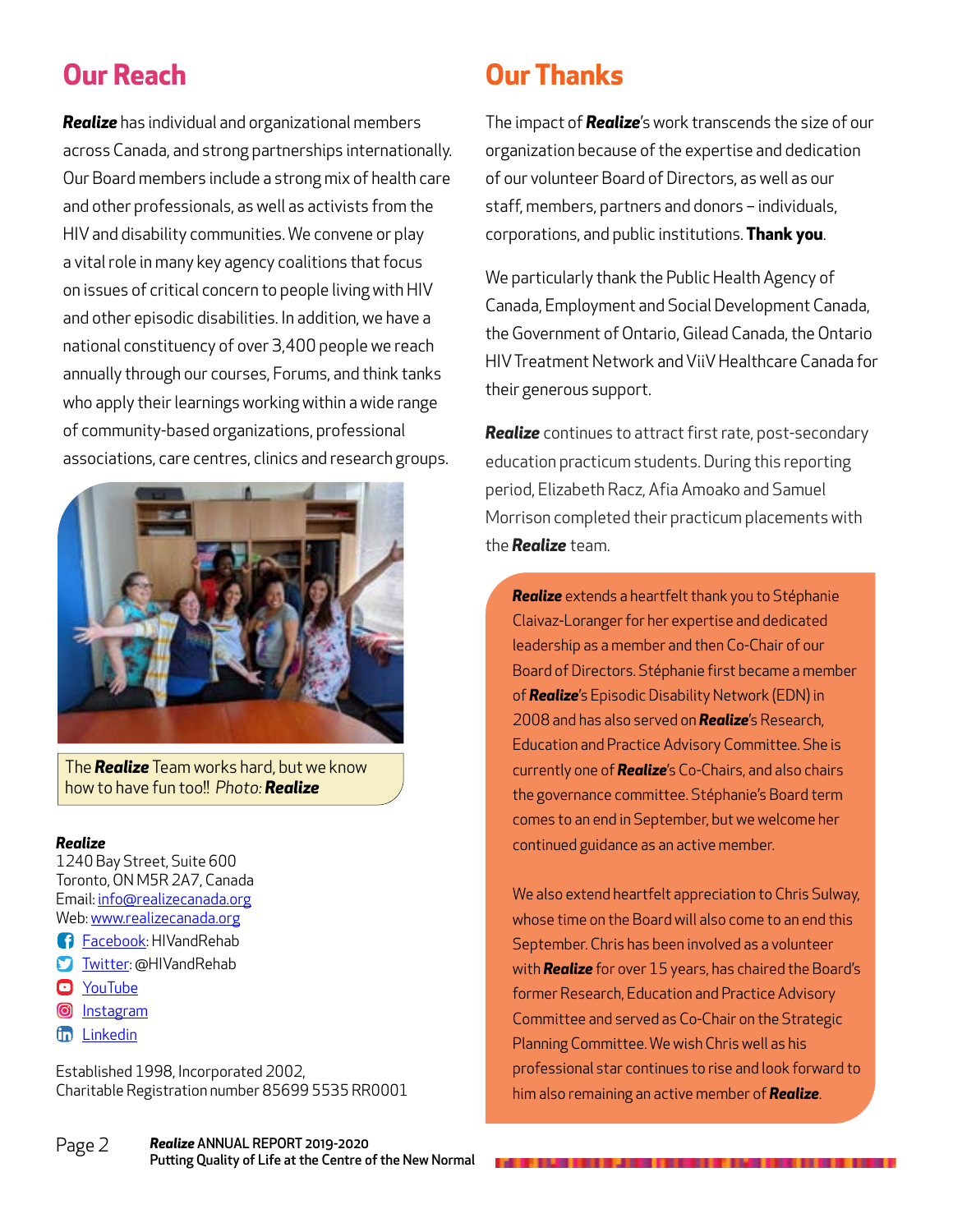## **Message from the Co-Chairs**

*Realize* emerged from an evolving global health crisis 21 years ago. Drug treatment breakthroughs were beginning to change the survival outlook for people living with HIV in Canada and elsewhere but important questions of quality of life remained unanswered. In 1998 a concerned group of people living with HIV, AIDS service organization representatives, government program and policy makers, teachers, researchers, rehabilitation and other health care providers gathered in Quebec City to brainstorm rehabilitation as one potential answer, and *Realize* (then the Canadian Working Group on HIV and Rehabilitation) was born.

#### **For over two decades**, *Realize* **has served as a catalyst for**

**change** – bringing people together and creating the space for forward thinking and action to help mitigate the complex health, social and economic challenges people living with HIV and other episodic disabilities experience. Our work in HIV and aging, access to rehabilitation and meaningful social inclusion continues to break new ground in answering those critical quality of life questions. We invite you to read more about this work in the following pages but first, here are a few highlights from our year (April 2019 – March 2020).

*Realize* has always focussed on building community capacity and has been driven by our community members and partners. In 2019 we were honoured to present the Elisse Zack Award for Excellence in HIV and Rehabilitation to member Michael Bailey for his exemplary work as a community organizer and educator in Ontario and Quebec.

Until recently, people in Canada with episodic disabilities (long-term conditions that are characterized by periods of good health interrupted by periods of illness or disability) were left out of government programs and thinking. Finally, after years of advocacy and consultation with government representatives and policy makers, *Realize* and our partners from across the disability sector were excited to see the Accessible Canada Act (ACA) receive Royal Assent in June 2019. The ACA is the first piece of federal legislation to include 'episodic disabilities' within its definition of 'disability'.



Stéphanie Claivaz-Loranger Paul Curwin *<https://youtu.be/CdtiiqrNL7o>**<https://youtu.be/xxEjO4i4Il4>*



As the secretariat of the National Coordinating Committee on HIV and Aging, *Realize* **has been the leader in Canada for community-based research on what it means to age with HIV**. In November, we released, *To the Beat of Our Own Drum*, examining what it means to age well with HIV in the African, Caribbean and Black communities in Canada – the first resource of its kind.

The HIV community has had a long and troubled history with the insurance industry even though some health and life insurers now provide coverage for people living with HIV. In September *Realize* hosted Canada's first National Dialogue between the HIV Sector (Community Based HIV Organizations) and the Insurance Sector.

As Co-Chairs, we and the Board of Directors have focussed our energies on ensuring *Realize* has a strong governance model and a sure organizational footing and direction. In September we approved a new strategic plan, *Roadmap to Impact*, to guide the organization through 2022.

The end of the fiscal year was overshadowed by the spread of the COVID-19 pandemic. Here in Canada, the strains on our health and income systems and the broad social restrictions necessitated by the spread of the virus have hit hard amongst our members and the communities we serve. At the same time we have all had to curtail or change our ways of working. It's been a challenging time but as we imagine what the new normal will be – what does quality of life mean? – there are many signs that *Realize*'**s role in bringing people and communities together to envision a way forward is needed now more than ever**.

Stéphanie Claivaz-Loranger and Paul Curwin Co-Chairs, Board of Directors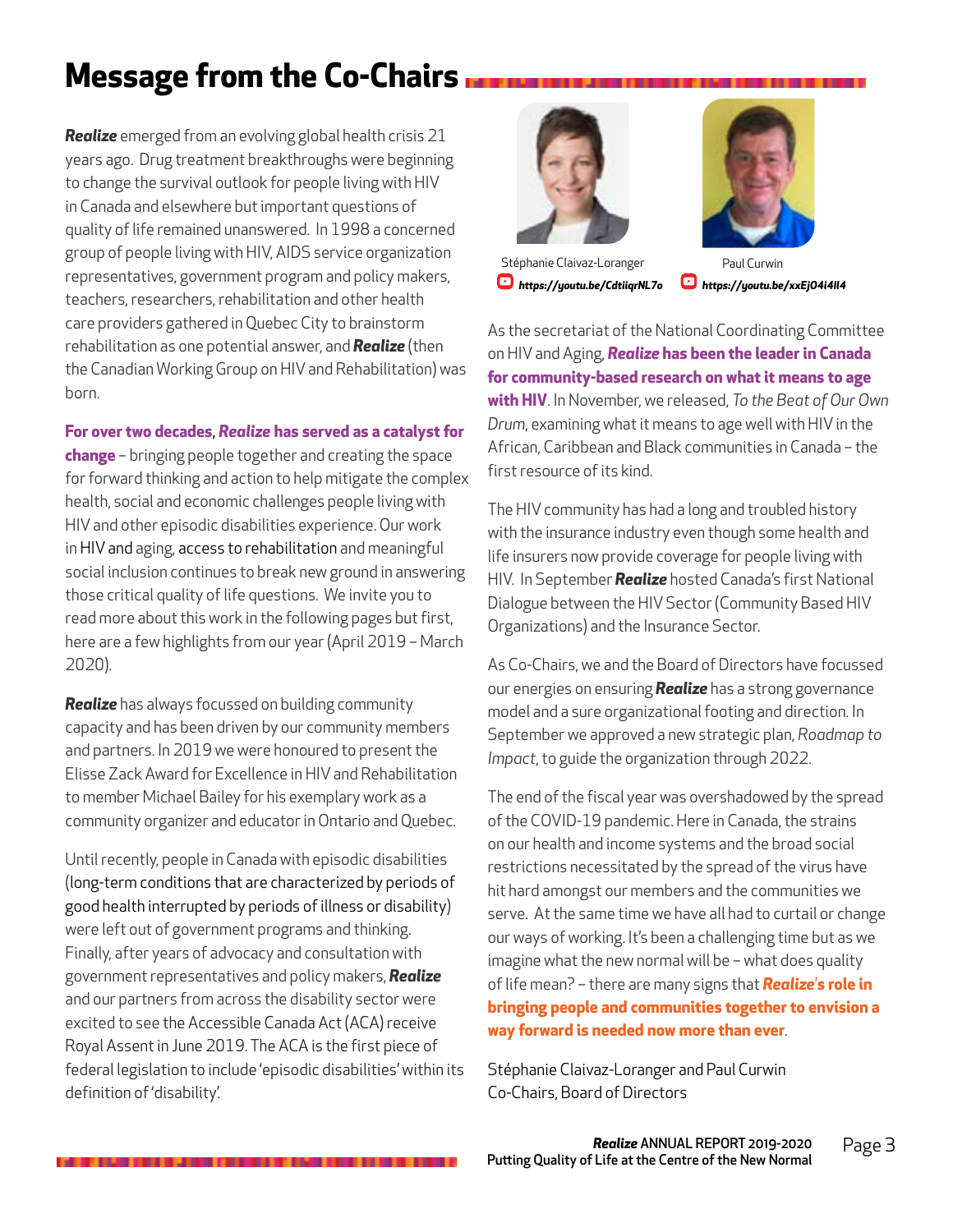### *Realize* **Programs**

#### **Healthy Aging**

*Realize promotes healthy aging with episodic disabilities including HIV and other chronic conditions by leading coordinated efforts in bridging new and strengthening existing partnerships, across clinical, research, community, and policy domains in chronic disease, aging and rehabilitation.*





*Realize'*s Elizabeth Racz and Tammy C. Yates with Lori Sigurdson, Member of the Legislative Assembly of Alberta for Edmonton-Riverview, after discussing priority issues for people living with HIV and/or other episodic conditions. *Photo: Realize*

As part of our ongoing efforts to support community members living and aging with HIV, *Realize* launched the PANACHE (Preferences and Needs for Aging Care among HIV Elders in Ontario) study, funded by the Ontario HIV Treatment Network (OHTN). Nine focus groups were held across Ontario from July to October 2019, including Ottawa, Peterborough, Oshawa, London, Hamilton, Sudbury, and Toronto. The data collected will be used to inform the development of a national survey tool.

In collaboration with Dr. Christopher Klinger of the Quality of End of Life Care Coalition of Canada (QELCCC),

*Realize* co-authored a scoping review on research gaps for end of life and palliative care that has been submitted for publication. A two page infographic has been developed describing the results of the review, which will be used as an advocacy tool and informational document in upcoming QELCCC programming, meetings and conferences.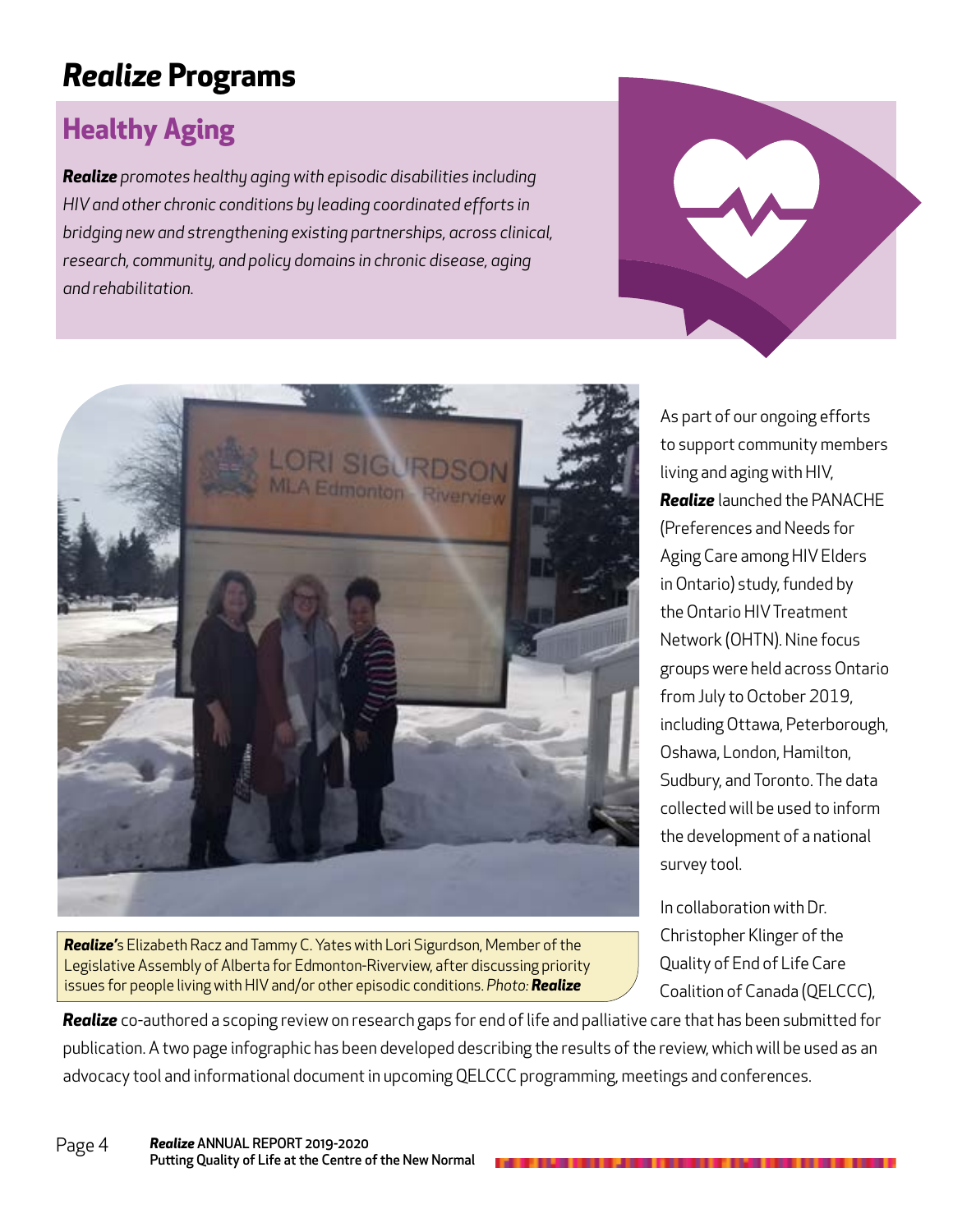*Realize* conducted capacity building workshops on HIV and Aging for community organizations including Moyo Health and Community Services, the AIDS Committee of Toronto, the Toronto HIV/AIDS Network, Casey House, BlackCAP, as well as at Central and Central West Opening Doors. Recognizing the needs of our community are changing during the COVID-19 pandemic, the Uncertainty in HIV and Aging training and capacity building workshops have been redesigned for a web-based, town hall format, facilitated in English and French. The workshops are timely given the heightened uncertainty being experienced by our community and others during COVID-19.

The Sheridan College Gerontology program implemented *Realize*'s HIV and Aging blended curriculum for winter 2020 courses offered at the college. Two community volunteers spoke to fourth terms students at the Oakville and Brampton campuses. Fanshawe College continues to be engaged in using the curriculum for their nursing students.

A total of 20 registrants from three provinces were scheduled to attend a two-day capacity building workshop on Uncertainty in HIV and Aging on March 18-19, 2020 in Montreal. The workshop was postponed due to COVID-19 as was further Uncertainty training for HIV Edmonton staff and plans for similar engagement with AIDS Vancouver and Vancouver Island.

*Realize* continues to engage with policy makers across Canada seeking improvements in programs and policies that affect people aging with HIV. In person meetings with policy makers in Edmonton, Alberta as well as with leadership from Alberta Health Services were held in February 2020. There was support from all policy makers for the blended HIV and aging curriculum, as well as for the need to include HIV and aging training for long term care employees. In Newfoundland we met with provincial policy makers and engaged with the team at the AIDS Committee of Newfound and Labrador (ACNL) who were equally supportive, and provided insight into work already underway in long term care homes to support intersectional and multidisciplinary training. Virtual meetings and calls with policy makers from Quebec and British Columbia further indicated support for our work on a national level.

# "Thanks to *Realize*, I have a better handle on how to age well with HIV."

*[https://youtu.be/jzagS5zMGqc](https://youtu.be/jzagS5zMGqc )*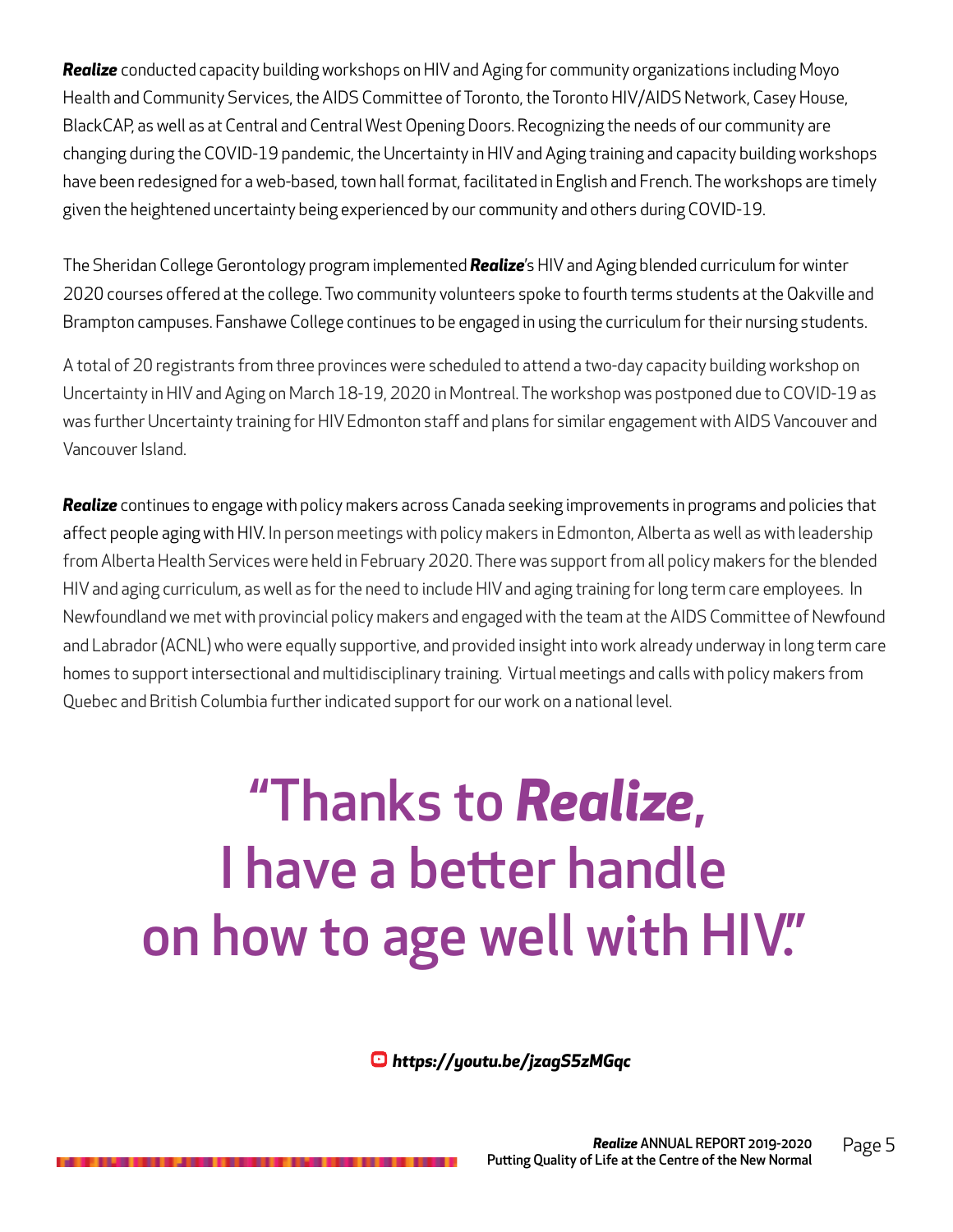#### **Optimal Access to Rehabilitation**

*Realize plays a significant leadership role in promoting positive changes in policy and practice to enhance timely and appropriate access to rehabilitation for people living with HIV and other episodic disabilities by advancing education with clinical, research, community and policy stakeholders on evidence-informed rehabilitation interventions and models of service delivery to prevent or mitigate disability.*



Optimal access to rehabilitation for people living with HIV and other

episodic disabilities continues to be a strategic focus of *Realize'*s work*.* While the early months of 2020 shifted global priorities to responding to the emerging threat of COVID-19, the impetus and goals behind our work on access to rehabilitation remain current and valid. This past year has focused on physical activity for people living with HIV, and reaching out to policy makers to encourage positive change related to chronic health and physical activity programming. This occurred along with the research partnerships, and educational initiatives that occur throughout the year.

We've had to change the way we work, change the way we live, and change what we do on a daily basis. However, the recommendations for physical activity have remained the same: 150 minutes of moderate physical activity per week. Although this is harder to achieve now, it's much more important than before. With physical distancing being our new normal, we need the benefits that physical activity can provide.

## "For me, partnering with *Realize* is essential to Canada's HIV response as we enter the fourth decade of the epidemic."

Physical activity promotion for people living with HIV has been happening through community-based HIV organizations, making connections with fitness centres and via information sharing on social media. We have shared the Guide to Promoting Rehabilitation and Wellness for People Living with HIV with community-based HIV organizations (CBHOs) across the country as well as policy briefs discussing physical activity for people living with HIV (and specifically women living with HIV) with both CBHOs and fitness centres.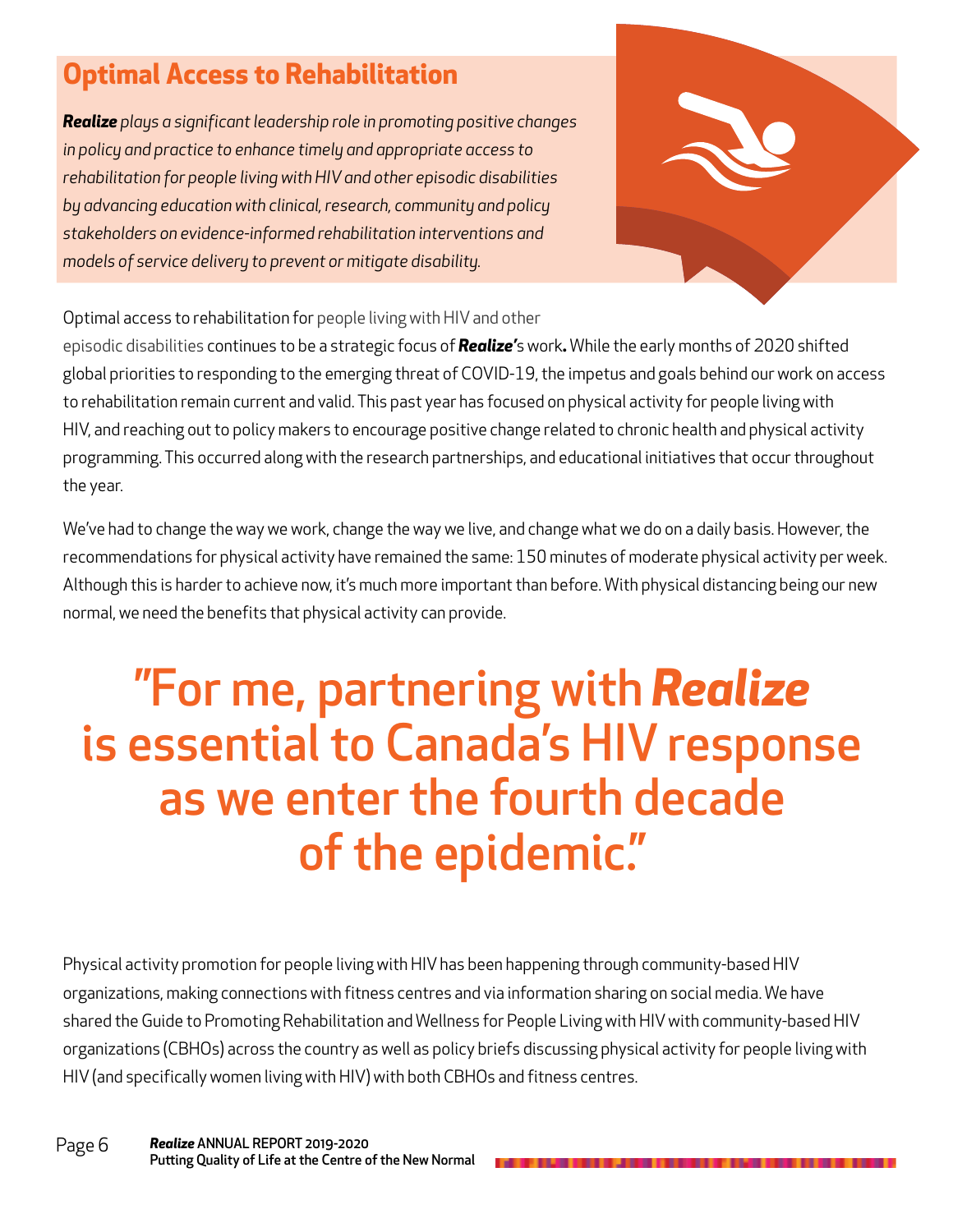*Realize* met with policy makers from coast to coast to share the message that HIV needs to be considered within chronic health condition programming and physical activity programming at the provincial level. Starting with the basic acknowledgement that HIV is a chronic health condition – something that *Realize* has promoted for years – we are working to ensure that people living with HIV have access to supports and services that will lead them towards optimal health and wellbeing.



*Realize*'s Puja Ahluwalia with Hal Johnson and Joanne McLeod from Body Break at the June 2019 *Research to Action Conference*, titled 'Keeping Fit' at Western University's Canadian Centre for Activity & Aging. Hal and Joanne presented on staying active throughout your lifespan including being active as you move into older adulthood. We definitely endorse that!!! *Photo: Realize*

*<https://youtu.be/InFOFlS2aZ8>*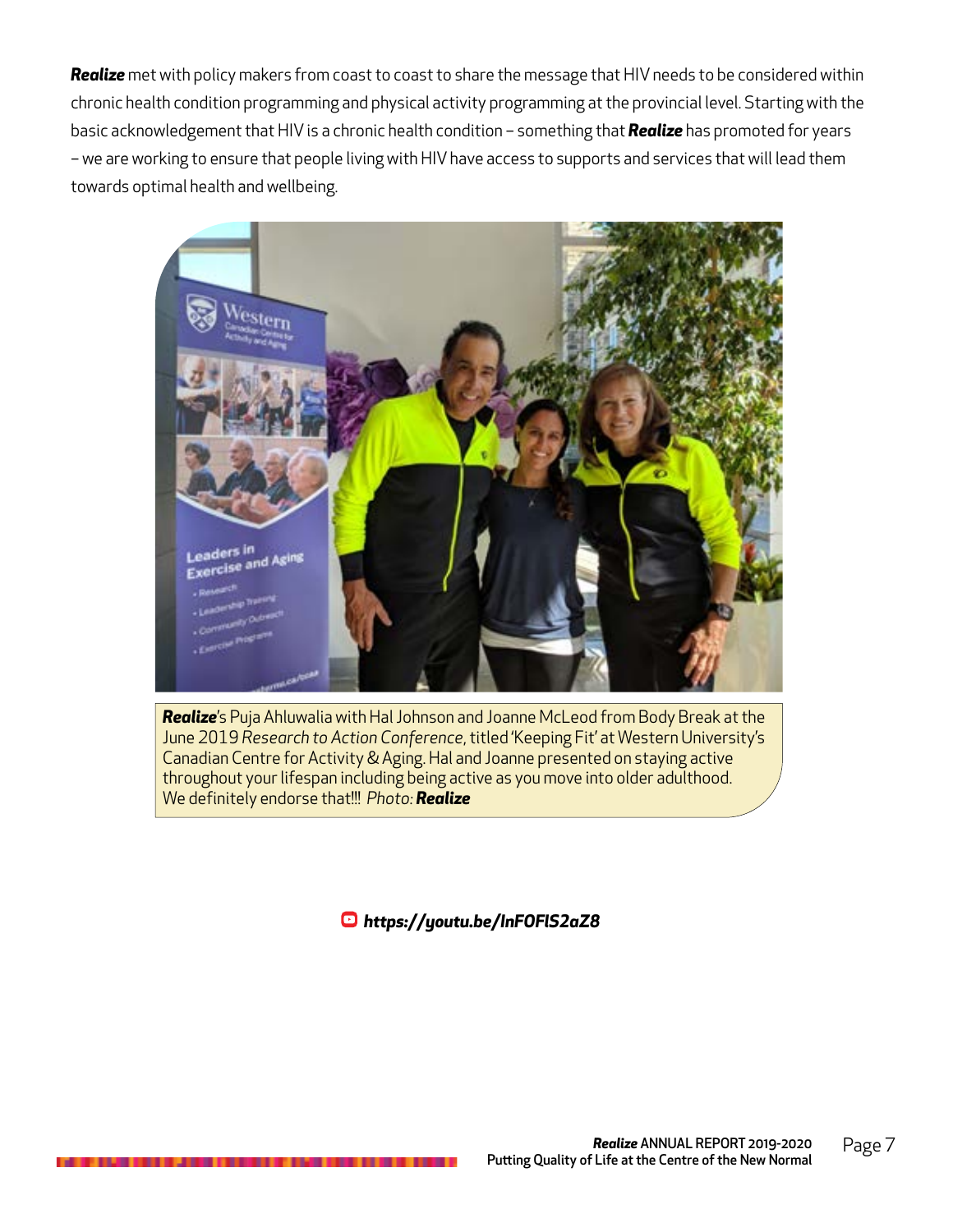#### **Meaningful Social Inclusion**

*Realize is a national voice in championing and promoting the social inclusion of people living with HIV and other episodic disabilities by leading a network of employers, insurers, rehabilitation providers, representatives from community organizations, and government stakeholders for advancing social inclusion and financial security for people aging with chronic illness.*



This year, *Realize* engaged with frontline staff of Community Based HIV Organizations and AIDS Service Organizations across the country to

increase their resiliency and strengthen mental health at work. We built strong connections with these organizations that are a vital part of our national network.

Positive Outlook 2.0 – *Realize*'s training on HIV and mental health for front line workers in community based HIV organizations – took us to eight new cities for full-day workshops: Saskatoon, La Ronge, Meadow Lake, and Prince Albert in Saskatchewan; Winnipeg, The Pas/Opaskawayk Cree Nation in Manitoba; St. John's, Newfoundland; and Dartmouth, Nova Scotia. We also lead two sessions in Toronto in partnership with Casey House, and the Ontario AIDS Network. This year, Positive Outlook focused on the wellbeing of frontline workers and ways that they can address burnout, better support each other through grief, and build resiliency through self-care.



A fun selfie after a successful workshop! *Realize*'s Melissa Egan with participants at our *Positive Outlook* mental health workshop held in collaboration with Healing Our Nations in Nova Scotia. *Photo: Realize*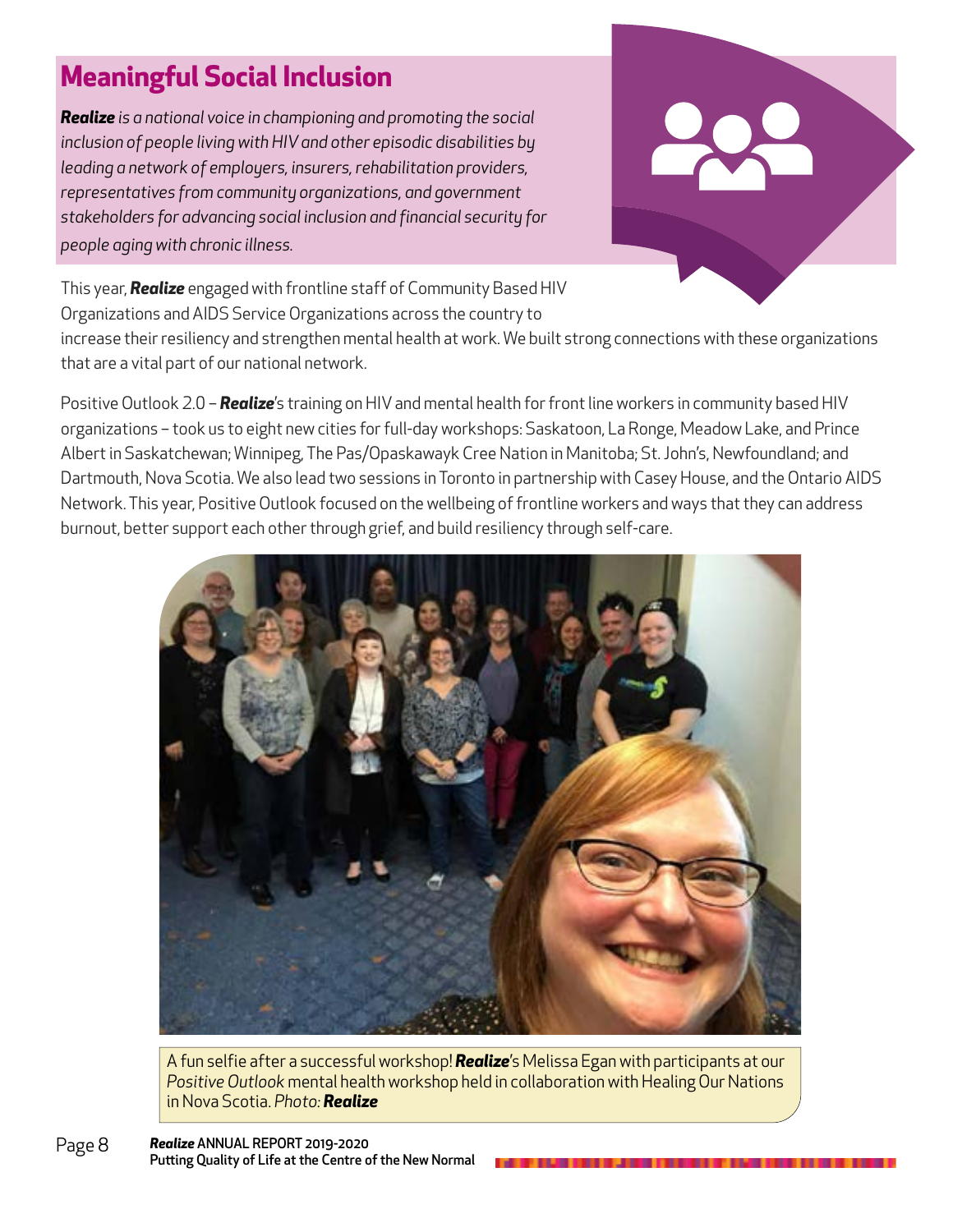We supported the Institute for Work and Health to engage with a diverse group of people living with episodic disabilities to host a feedback session on the Strategy on Disability and Work. Our community shared their stories and experiences to better inform the Strategy and to ensure that it includes the particular issues facing people living with episodic disabilities at work.

2019 brought the Workplaces REVAMPED (Workplaces Recognizing the Value of eMPloyees with Episodic Disabilities) project to life and with it the formation of our Employers' Network on Episodic Disabilities. This is a group of 12 individuals with an interest in creating awareness around episodic disabilities and work. We will be consulting with them throughout the project along with our Advisory Committee. This is a strong group of advocates with lived experience of episodic disabilities who will support the creation of our Speakers' Bureau and the development of an awareness-raising workshop.

To continue strengthening our policy and advocacy work, the National Episodic Disabilities Forum met four times in 2019 and added six new members. We are now a pan-Canadian group of 60 members many of whom have lived experience of episodic disabilities, who work at agencies, educational institutions or in government. As a group, we collaborate to increase awareness of episodic disabilities through our work and our lives.

The end of 2019 and International Day of Persons with Disabilities brought *Realize* to the Disability and Work Conference where we led a session on Unconscious Bias to a large audience. *Realize* Executive Director, Tammy Yates was one of the featured speakers.

## "*Realize*'s work on episodic illness afforded me, my clients, community organizations and employers a way to view how life could resume… "

*<https://youtu.be/NYjQZxyB50g>*